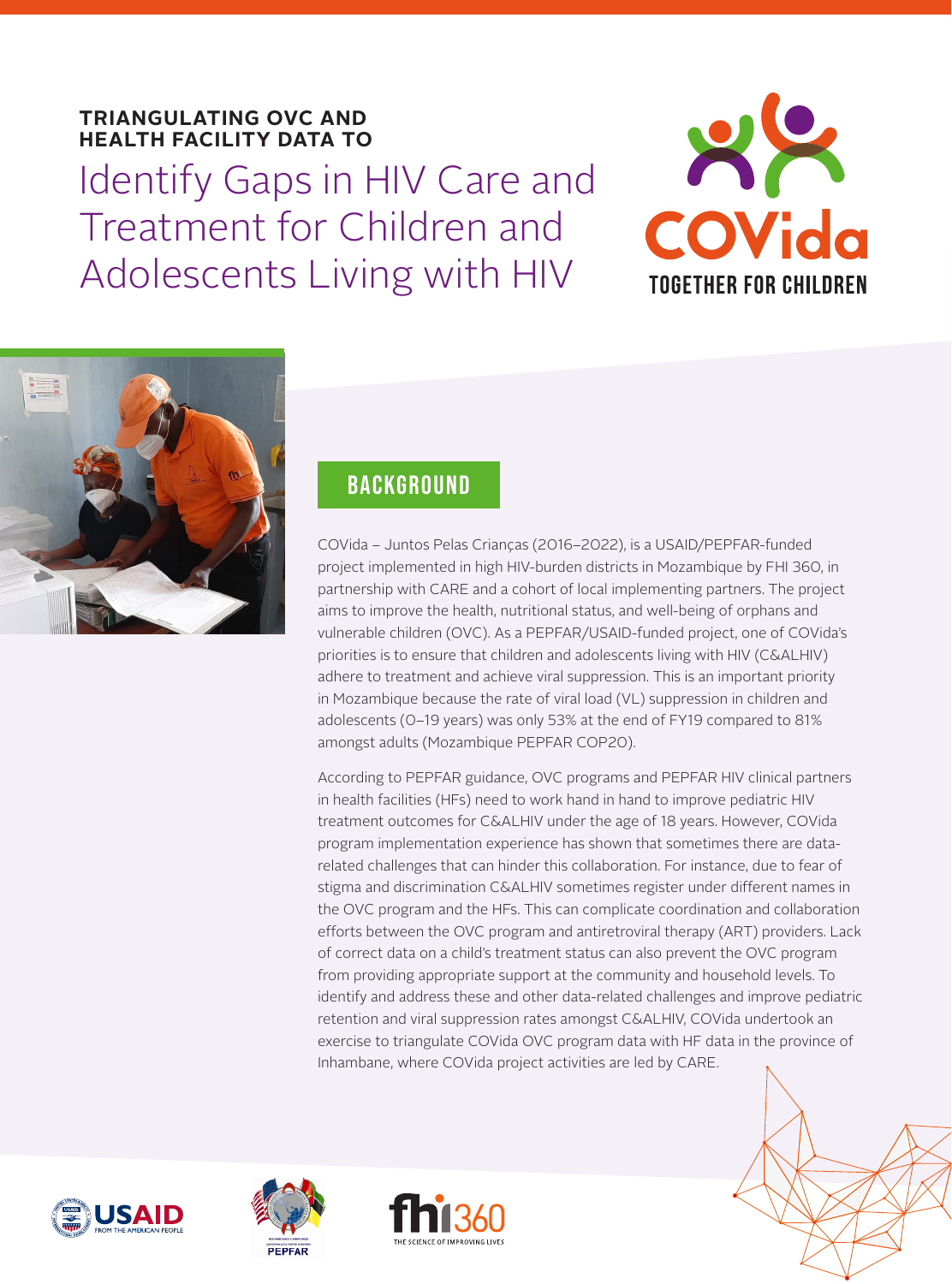### **INTERVENTION**

The data triangulation exercise consisted of comparing data on C&ALHIV under 18 from COVida's community case management information system with HF data on children on ART to identify discrepancies and take corrective actions. This exercise was conducted from October to December 2019 in the province of Inhambane (led by CARE) in collaboration with the Elizabeth Glaser Pediatric AIDS Foundation (EGPAF), who is the PEPFAR HIV clinical partner in this province. The exercise was conducted in 14 EGPAF-supported HFs in the following five districts: **Zavala, Maxixe, Morrumbene, Massinga**, and **Vilankulo.**

### **ACTIVITIES**

The data triangulation exercise included the following key activities:

- COVida held a meeting with EGPAF and its local implementing partners in each district to discuss and coordinate on the data triangulation exercise in specific HFs in Inhambane.
- COVida presented its tool to track retention and adherence amongst C&ALHIV to EGPAF and the tool was jointly adjusted to include new fields typically captured by the HFs'

electronic patient tracking system [EPTS]: Each COVida local implementing partner generated a list of names and patient identification numbers of C&ALHIV enrolled in the OVC program and shared this list with the EGPAF-supported HFs in the OVC program's target areas.

- Health facility HIV clinical staff cross-checked the COVida data for each child (e.g., names, treatment status) with the data in the EPTS.
- Health facility HIV clinical staff provided feedback to COVida's local implementing partners on the discrepancies identified. These were investigated by both COVida and EGPAF.
- COVida, its local implementing partners, and EGPAF held additional meetings to update and clarify information in both partners' forms and databases.

The main challenge faced by COVida during the data triangulation exercise was that some HFs did not have updated data in the EPTS. To address this issue HF staff obtained updated information directly from patients during clinical appointments and/or from pharmacy records. Although this process was slow, it helped provide the most recent information on the treatment and VL status of C&ALHIV.

#### **RESULTS**

 $\angle$ 

There were considerable discrepancies between the HF and the COVida program data. The total number of COVida beneficiaries who self-reported being on ART was 1,555 as of October 19, whereas only 1,473 were confirmed to be in treatment by HFs. The graph below shows the discrepancy in COVida and HF data on the number of C&ALHIV on ART by district.



 $\lambda$  $N/NN \ll N \ll N$ 

#### C&ALHIV Self-reported as on ART vs. Confirmed on ART at Health Facilities

 $\blacksquare$  # C&ALHIV self-reported as on ART  $\blacksquare$  # C&ALHIV confirmed on ART at HF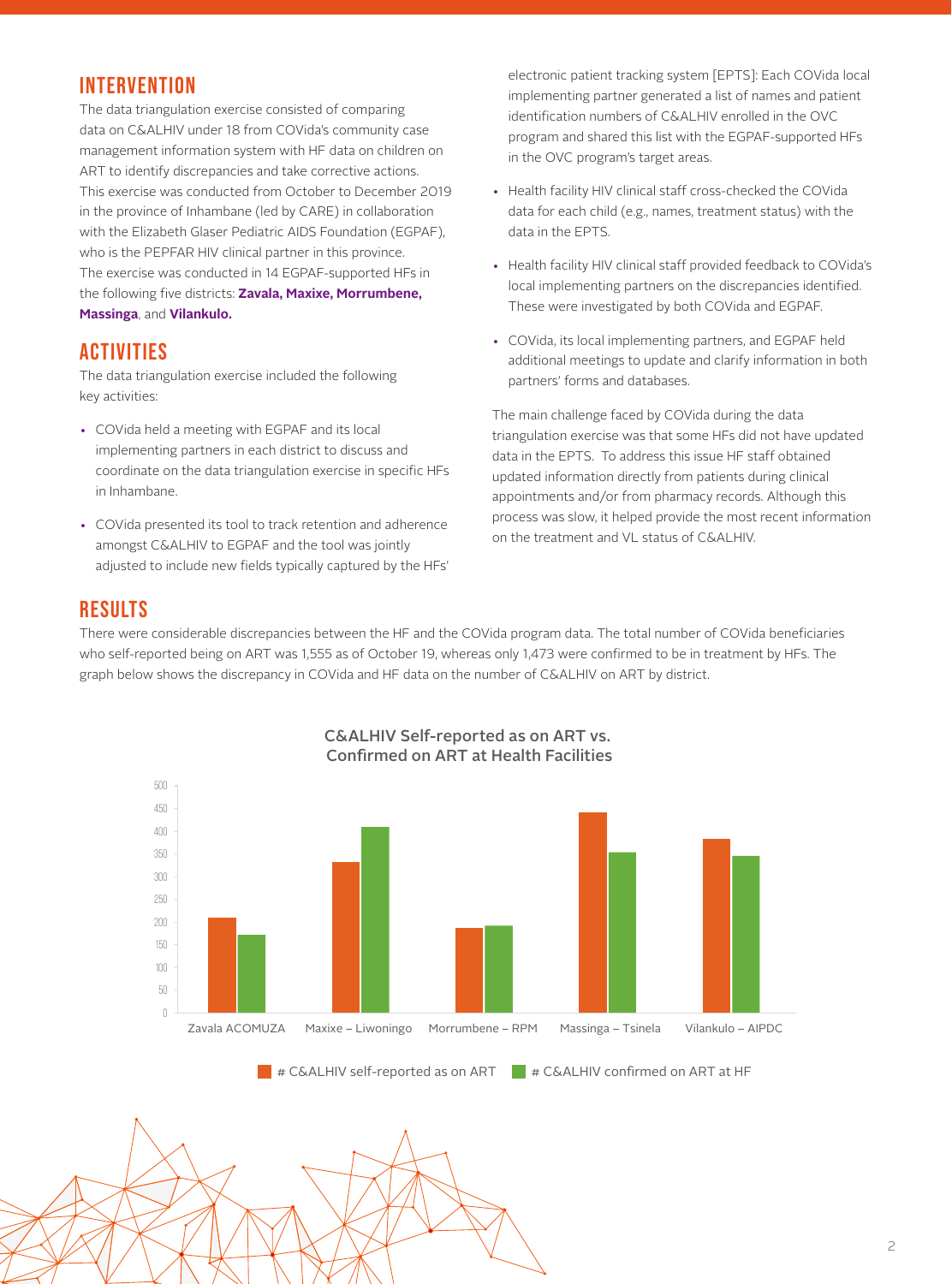The results also helped COVida confirm gaps in treatment adherence and VL testing. Amongst the C&ALHIV whom COVida confirmed to be on treatment in HFs in Inhambane (1,473), only 767 (52%) had VL data, and of those, only 462 (60%) were virally suppressed. The graph below shows the VL cascade for each district.



C&ALHIV's Viral Load Status — Inhambane

 $\blacksquare$  # C&ALHIV confirmed on ART at HF  $\blacksquare$  # C&ALHIV with known VL  $\blacksquare$  # C&ALHIV with undetectable VL

patient's folder.

The table below explains the findings in more detail and describes the corrective and improvement measures taken by COVida. It is important to note that there are gaps in the VL testing system in Mozambique that are out of the control of the OVC project, such as:

- VL samples are sent to another province, and it can take up to 3 months for a HF to receive the results.
- VL test results are sent to HFs only with the code that helps identify the patients, but not with the HF ID.

• VL test results are sometimes not properly filed in the

- HFs do not necessarily offer VL testing services to everyone; patients have to request it.
- **Findings Corrective/Improvement Actions Taken by COVida** Some C&ALHIV were not registered as ART patients in any of the HFs in Inhambane, suggesting that they had registered in an HF using a different name. • Community case workers and their supervisors reviewed names in the OVC program's case management records, cross-checking with names on patient treatment cards, and then communicated findings to the HFs. There were discrepancies in the ages of children in the COVida and the HF databases. Some HIVpositive children were registered as adults in the HFs' database. • Community case workers and their supervisors cross-checked children's age with their birth certificates and shared the correct information with the HF/EGPAF data entry specialist. COVida's case management records were also corrected as needed. Some C&ALHIV who reported to COVida that they were being adherent, were registered as being lost to follow-up (LTFU) in the HFs. • Community case management cadres were provided with lists of children LTFU, and they were able to find the children and bring them back to the HFs for treatment re-initiation. Some C&ALHIV registered by COVida as not being on ART were actually on ART in a different HF (to which they had transferred themselves). • COVida updated its case management records to register the name of the new HF. Only a small number of C&ALHIV had VL data. • COVida trained community case workers to educate caregivers on VL testing, and to encourage them to request this service in the HF. It is hoped that increasing demand will lead to improvements in the VL testing system. • COVida started collecting VL data in HFs (with EGPAF's support) to track children's VL. Only a small number of children were virally suppressed. • COVida trained community case workers on ART adherence to improve monitoring of ART adherence and adherence counseling in the OVC program. • Strengthened messaging on ART adherence for children and caregivers during home visits.
- 3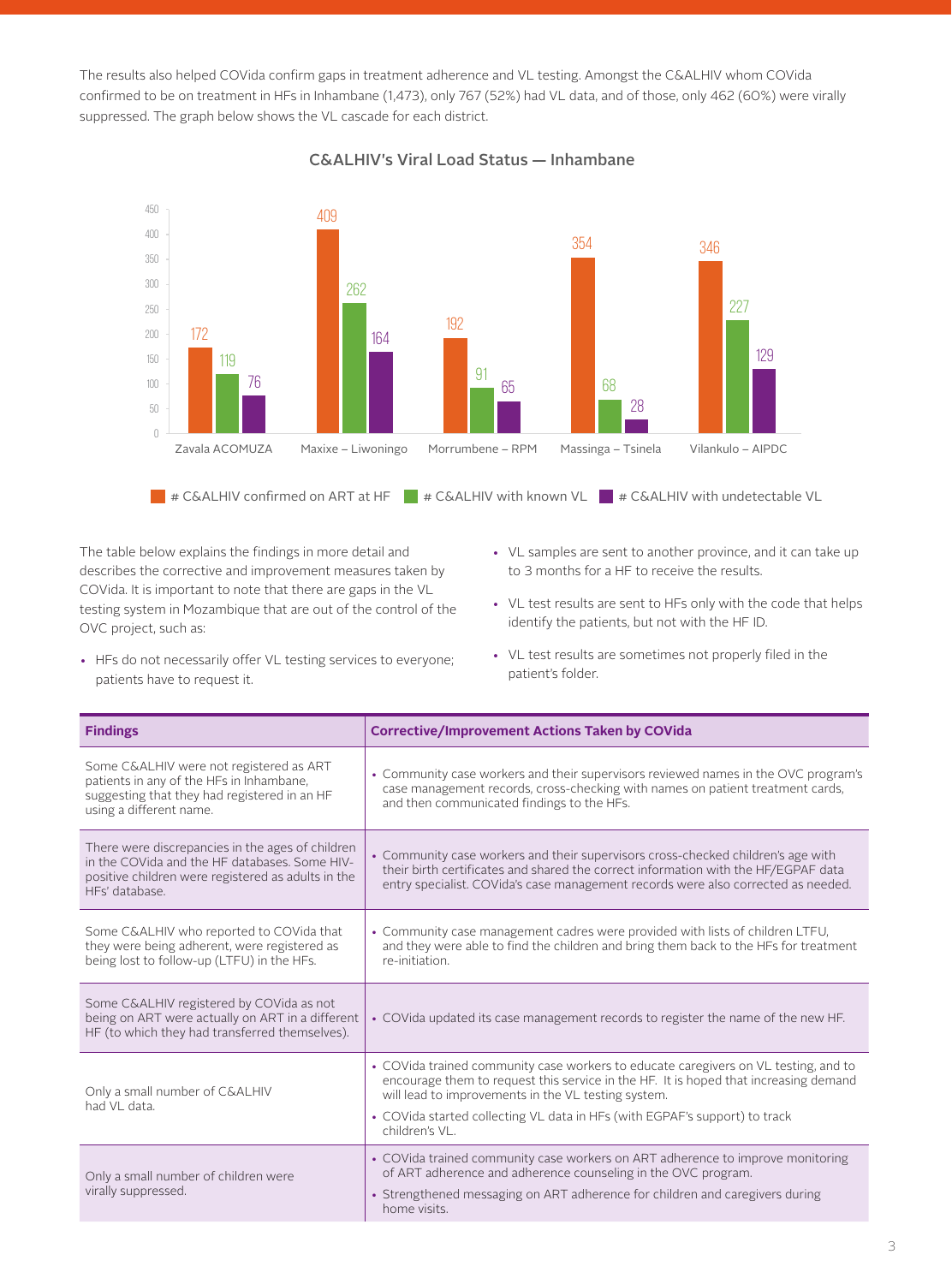As a result of the data triangulation exercise, COVida was able to generate a more accurate picture of C&ALHIV's enrollment and retention in treatment. Before the exercise, only 71% of C&ALHIV enrolled in COVida in Inhambane were confirmed to be on treatment. After the exercise, this percentage was confirmed to be 96%.



COVida C&ALHIV Confirmed to be on ART in Inhambane Province, FY20/Q1–Q3

By using the VL data obtained, COVida was able to identify each child and adolescent who needed a VL test. As a result of these efforts, the proportion of C&ALHIV in Inhambane with known VL status increased from 52% in Q3 to 72% in Q4. COVida also intensified adherence support to those with high VLs. During this same period, the absolute number of virally suppressed C&ALHIV increased, but the proportion is diluted by new children supported to learn their VL status. The data show that the proportion of children virally suppressed decreased from 60% in Q3 to 56% in Q4, indicating the need to provide enhanced adherence counseling to those C&ALHIV who are unsuppressed. HFs have agreed to provide additional training to COVida's community case workers on adherence and retention counseling for children and adolescents.







Viral Load Cascade Inhambane FY 20 Q3–Q4